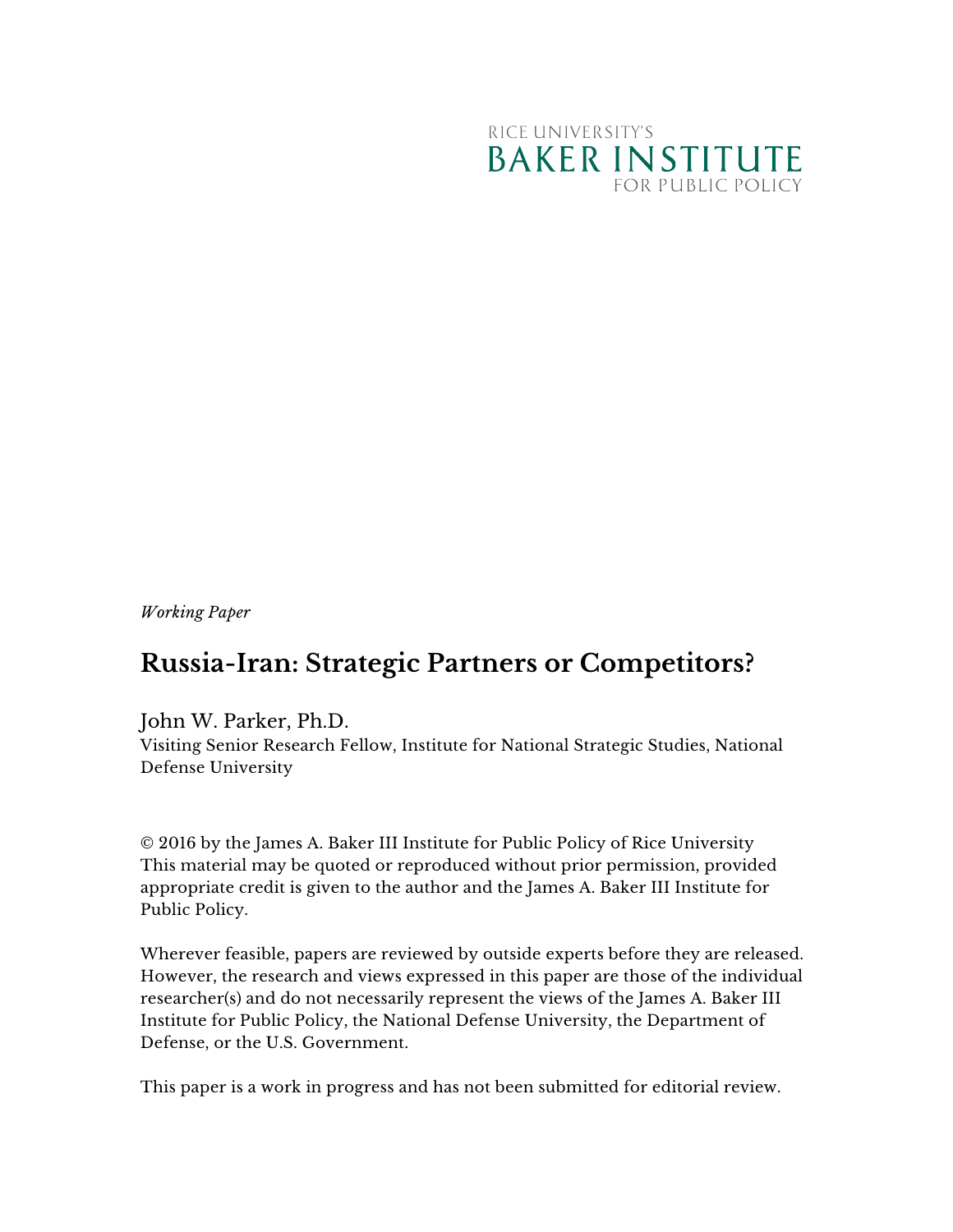Over the years, there have been those in Moscow as well as Tehran who have advocated a "strategic partnership" between the two countries. Moscow has teased Tehran from time to time by holding out such a prospect, but never committed to it.<sup>1</sup> The concept is obviously a debatable one, not just in Moscow but also in Tehran. Now, with Iran finally on its way to easing nuclear sanctions, many in Tehran do not want to give up Iran's expanded freedom of action on the world stage by tying the country too closely to Russia.

President Putin has stayed entirely away from "strategic partnership" language in regards to Iran. His restraint on the phrase has been consistent over the years and he is unlikely ever to embrace it. In the decade preceding the advent of the Arab Spring, Iran's rise in the region was of increasing concern to Russia. Putin has long been personally courting the Saudis and other Gulf Sunni Arabs and in this pursuit does not want to get boxed in by overly intimate ties with Iran. The same goes for Russia's relations with Israel. Moscow in recent years has gained appreciation for Iran as a barrier to Sunni extremism, but is determined not to let Iran become an obstacle to Russia's own relations across the Middle East, even with Iranian bêtes noire Saudi Arabia and Israel. $^2$ 

President George W. Bush's 2003 invasion of Iraq and ousting of Saddam Hussein gave Putin an opening for his first round of courting the Sunni Gulf monarchies as well as Israel. Overwhelming American power employed against a long-time counterbalance to the Shia Islamic Republic of Iran had disconcerted them.

Parallel to Putin's reaching out to the Gulf powers and to Israel, the 2002-2003 revelations about Iran's covert nuclear enrichment program prompted Russia to join the international community in putting pressure on Iran to rein in this program. At the same time, Russia protected Iran in the UN Security Council from Chapter VII enforcement action and vigorously warned against military strikes from the West and/or Israel.

 <sup>1</sup> John W. Parker, "Understanding Putin Through a Middle Eastern Looking Glass," Institute for National Strategic Studies, Strategic Perspectives No. 19, National Defense University Press, Washington, D.C., July 2015, pages 26-27.

<sup>2</sup> John W. Parker, *Persian Dreams: Moscow and Tehran Since the Fall of the Shah* (Washington, DC: Potomac Books, Inc., 2009), *passim*; and "Understanding Putin," *passim*.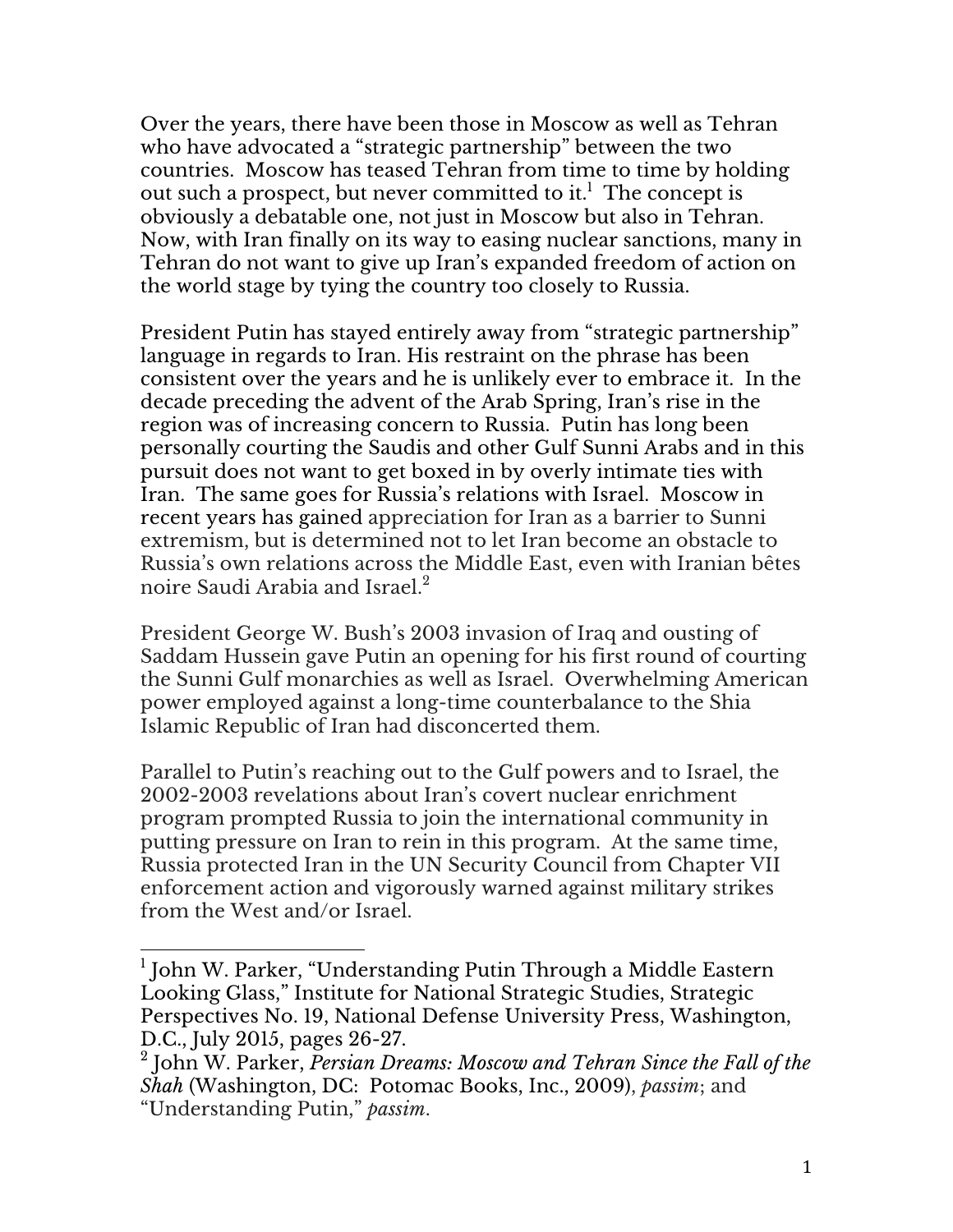More recently, President Obama's February 2011 failure to support long-time U.S. ally President Mubarak in Egypt and Obama's August 2013 failure to back up his chemical weapons 'red line' with military action against Bashar al-Asad in Syria gave Putin the opening for his second wave of regional activism.

This time the employment of underwhelming rather than overwhelming American power distressed the Saudis and other Sunni Arabs. They began to look to Putin as a steadier hand playing a weightier role in the region. They also reached out to him as a signal to Washington not to take them for granted. Moreover, given Russia's dealings with Iran, however uneven, the Sunni monarchies evidently thought it prudent to try to loosen the grip of the Moscow-Tehran relationship so as to slow down the growth of Iranian power in the region.

During Putin's first term as president (2000-2004), as part of his freshman round of Russian post-Soviet reengagement in the Middle East, Moscow again began to treat Syria as an important player in the region. One aim was to wean Asad away from what Moscow saw as a rising and more threatening Iran. Bashar al-Asad, however, who succeeded his deceased father Hafez in July 2000, did not appear much interested in boosting ties with Moscow until he needed Russian help in 2011, when the Syrian civil war began. Putin would later recount that "when Asad took over as president, he first went to France, Britain and other countries. He visited Moscow [only] after three years of presidency."<sup>3</sup>

The launch of Russia's air campaign on September 30, 2015, reinforced assertions that Moscow was now firmly part of an Iranianled "Shia axis" of resistance fighting the various Sunni oppositions in Syria and their regional Sunni backers. Nevertheless, Moscow has displayed agile cross-sectarian diplomatic footwork before and after its air campaign. While indeed working with Iran militarily in Syria, Russia has successfully pursued engagement with most major Sunni powers in the Middle East, most interestingly Saudi Arabia, as well as with Israel. At the same time, Russia has cooperated in the P5+1 to clinch the July 14, 2015, Joint Comprehensive Plan of Action (JCPOA) nuclear deal with Iran despite opposition to such an agreement from Saudi Arabia and Israel.

 

 $^3$  "Understanding Putin," pages 21-22.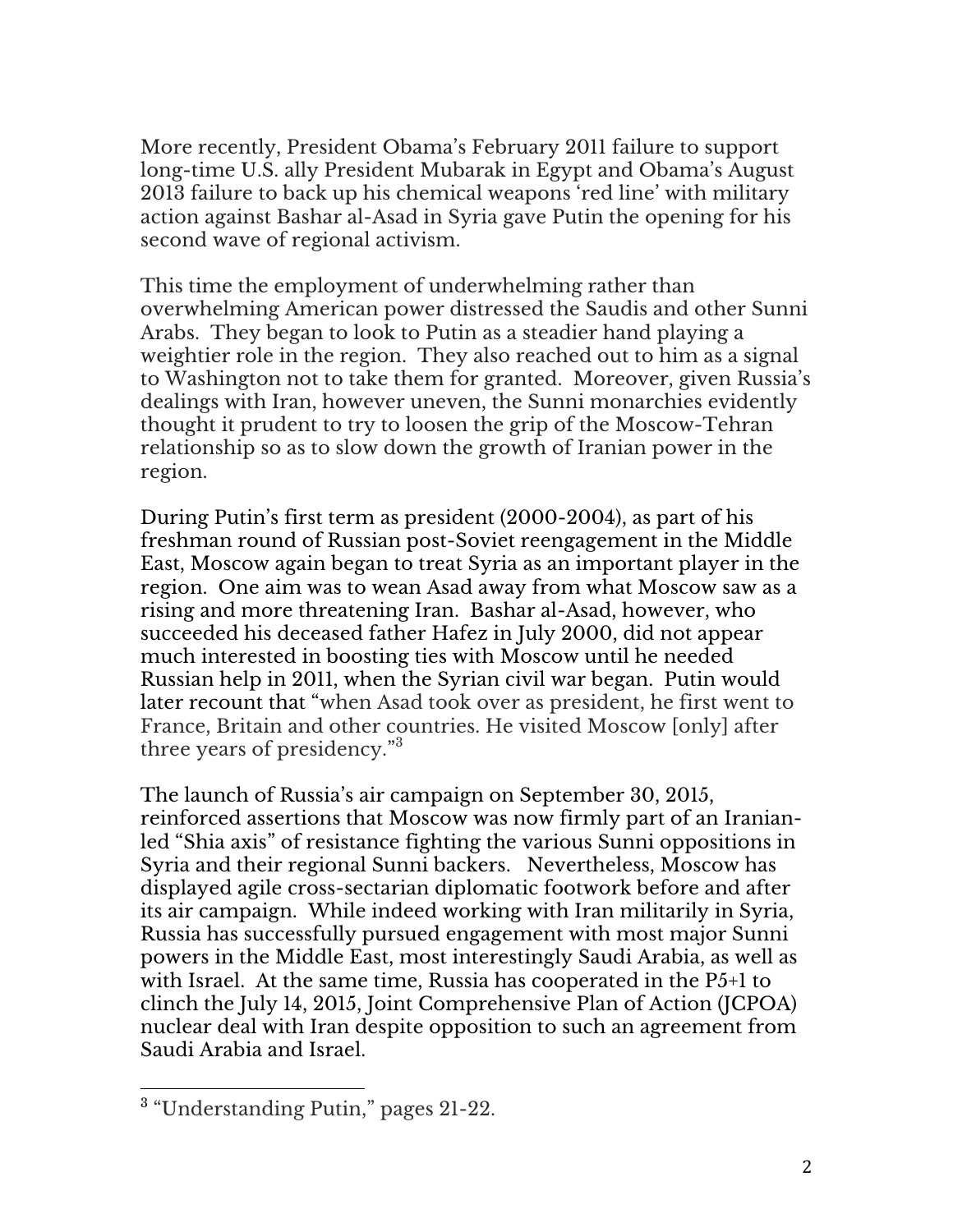Russia's aspirations in Syria overlap in part with those of Iran but are independent. Russia and Iran are coordinating militarily in Syria, but ultimately may have divergent political outcomes and fates for Asad in mind. In the long run, Russia and Iran will be competitors for leverage on and favors from whatever regime remains in Damascus and/or the Asad family stronghold of Latakia.

While the jury is still out, it would appear at this juncture that the success of Russia's air campaign has secured it increased presence in Syria, in part at Iran's expense. Russia has also perhaps marginally increased its ability to manage Asad, though this is still a huge question mark. In any event, Russia has acquired the Hmeimim airbase outside Latakia for free in perpetuity (though this is sure to become an issue eventually), and its formidable S-400 long-range air defense systems now give Russia extensive dominance of the airspace in the region.

So, where does this leave the Iran-Russia-U.S. triangle? Iran will want to keep both Russia and the United States – as well as Europe and China -- engaged and competing with each other for its favor, rather than giving preference to one or the other. In some areas, Russia and Iran indeed will draw closer together in coming years. The lifting of nuclear sanctions, for example, opens the way for prospects of Iran finally becoming a full member of the Shanghai Cooperation Organization, or SCO.<sup>4</sup> But in other areas, including some regional issues of utmost sensitivity to Iran, the two countries will continue to go their separate ways.

On business in the post-nuclear deal environment, Russia has advantages because of U.S. self-imposed sanctions restrictions, though one notable exception is Boeing passenger jets and spare parts. However, so far there has been a lot of talk but few deals between Russia and Iran. Nevertheless, likely more for political reasons than for profit, the Russian State Atomic Energy Corporation (Rosatom) committed in November 2014 to building at least two new nuclear power units at Bushehr.

 

 $4$  "Мария Захарова: "Снятие санкций открывает Ирану путь в ШОС" [Maria Zakharova {Russian Foreign Ministry spokesperson}: The Lifting of Sanctions Opens the Way for Iran into the SCO]," online at https://www.youtube.com/watch?v=39m6VGbQHZ0 .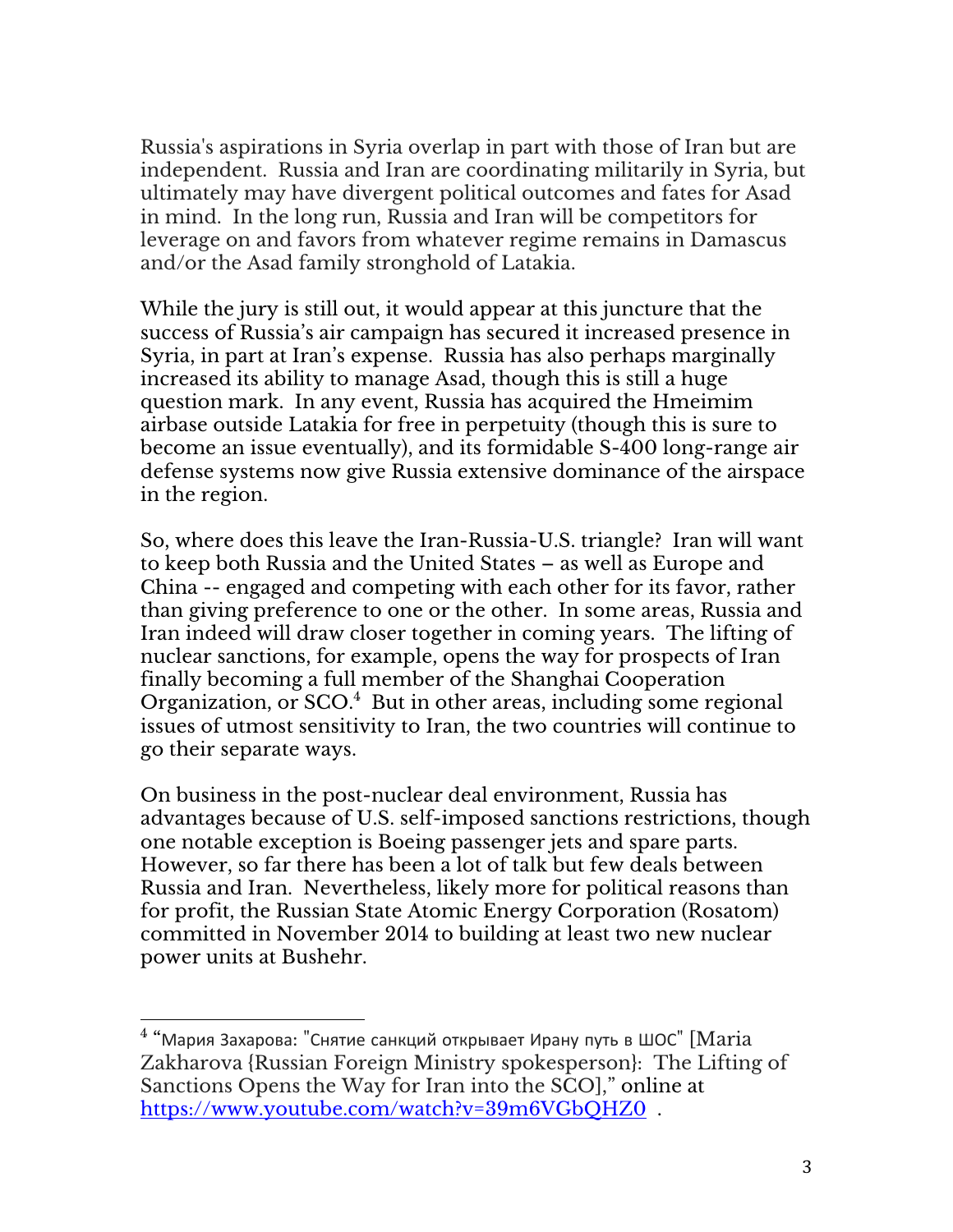Before the JCPOA nuclear deal was clinched last July, the Russian government supported Russian business involvement in Iran while the nuclear negotiations were ongoing, but Russian business did not like the risks of running afoul of Western sanctions on Iran.

Now Russia itself is under sanctions for its 2014 military incursions into Crimea and then southeastern Ukraine. As a result in part of those sanctions, but much more of Russia's unreformed economy, and of the dramatic drop in the price of oil, the Russian economy is stagnating. Russian banks and government agencies, unable to obtain credits abroad for themselves, are in too poor shape to extend substantial credits to Iran to stimulate bilateral trade and investment.

Iran has asked Russia for lines of credit to pay for Russian goods and services, mostly for joint projects in the energy sector. The Russian Foreign Economic Bank (Vneshekonombank) is reportedly preparing a €2 billion credit with Iran's Central Bank. However, the Russian Finance Ministry claims to be unable to provide Iran with another requested \$5 billion line of credit because there are no funds for this in the Russian state budget. $^5$ 

All the same, Russia hopes to earn big bucks from trade with Iran. The outlook, though, for a dramatic rise in the volume of trade is not promising despite Putin's visit to Tehran last November. In general, economic ties between Russia and Iran remain anemic despite what seems to be continuous consultations on mega-deals. Bilateral trade shrank to \$1.3 billion in 2015 from \$1.7 billion in 2014. Russia has ambitions of raising it to \$10 billion, but Iran's trade with China already far outstrips it at around \$50 billion.<sup>6</sup> Russia and Iran have

  $^5$  Yuriy Barsukov, Ivan Safronov, and Yelena Chernenko, "Форум идеального газа. Владимир Путин впервые за восемь лет посетит Иран  $[Ideal]$ Gas Forum. Vladimir Putin To Visit Iran For The First Time in Eight Years]," Kommersant, November 23, 2015, online at http://www.kommersant.ru/doc/2860396 .

 $^6$  Paul Aptekar, "Иранцы одобрили нормализацию отношений с Западом [The Iranians Have Approved Normalization With the West]," Vedemosti, February 28, 2016, online at

http://www.vedomosti.ru/opinion/articles/2016/02/29/631716-otredaktsii-vozvraschenie-irana .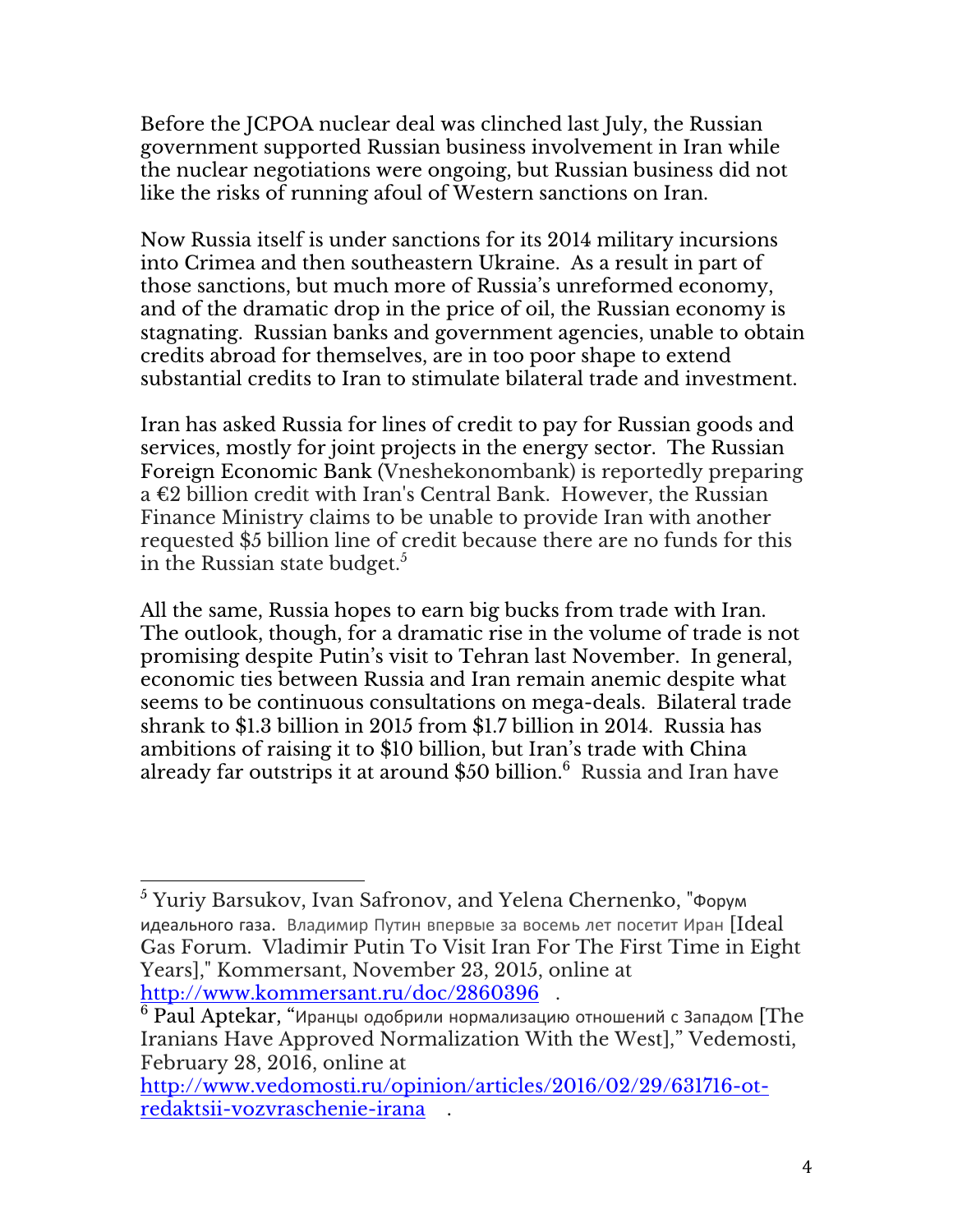agreed upon a portfolio of potential contracts adding up to \$70 billion, but most remain paper aspirations only. $^7\,$ 

Nevertheless, Iran is likely to return to the Russian arms market, though not exclusively. In 1989-91, Moscow and Tehran signed contracts worth potentially \$5-6 billion. Now, deals under consideration could be worth as much as \$8 billion.<sup>8</sup> "There is a lot they would like," according to Russia's chief arms merchant, Sergei Chemezov, chairman of the Rostec Corporation. However, so far there are no concrete deals. Russia has extended credits to Iran for Russian energy projects in Iran. But "when it comes to weaponry, they buy that with their own money, not with ours," insists Chemezov.<sup>9</sup>

However, one notable major weapons contract has been renegotiated. On April 13, 2015, Putin issued a decree permitting the resurrection of the contract for the S-300 air defense missile system.<sup>10</sup> The contract had been a bitter irritant in relations since then President Medvedev annulled it on September 22,  $2010$ .<sup>11</sup> After Putin's green light, a new \$1 billion contract for four S-300 battalions was signed on November

 <sup>7</sup> Yuriy Barsukov, Ivan Safronov, and Yelena Chernenko, "Форум идеального газа. Владимир Путин впервые за восемь лет посетит Иран [Ideal] Gas Forum. Vladimir Putin To Visit Iran For The First Time in Eight Years]," Kommersant, November 23, 2015, online at http://www.kommersant.ru/doc/2860396 .

<sup>8</sup> On the 1989-91 arms contracts, see *Persian Dreams*, pages 31-34. On current negotiations, see Matthew Bodner, "Iran Seeks Russian Fire Power," The Moscow Times, March 4, 2016, online at http://www.themoscowtimes.com/article/iran-seeks-russian-firepower/561322.html .

<sup>&</sup>lt;sup>5</sup> Paul Sonne, "WSJ Q&A with Sergei Chemezov," The Wall Street Journal, March 10, 2016, online at http://www.wsj.com/articles/wsjq-a-with-sergei-chemezov-1457657218 . See also Ivan Safronov, "У С-300 заедает механизм оплаты [The Payment Mechanism Trips up the S-300], Kommersant, March 9, 2016, online at http://www.kommersant.ru/doc/2932732 .

 $\overline{10}$  For discussion of the timing of Putin's decision, see "Understanding Putin," pages 45-47.

<sup>&</sup>lt;sup>11</sup> See John W. Parker, "Russia and the Iranian Nuclear Program: Replay or Breakthrough?" INSS Strategic Perspectives No. 9 (Washington, DC: NDU Press, March 2012), pages 16-17.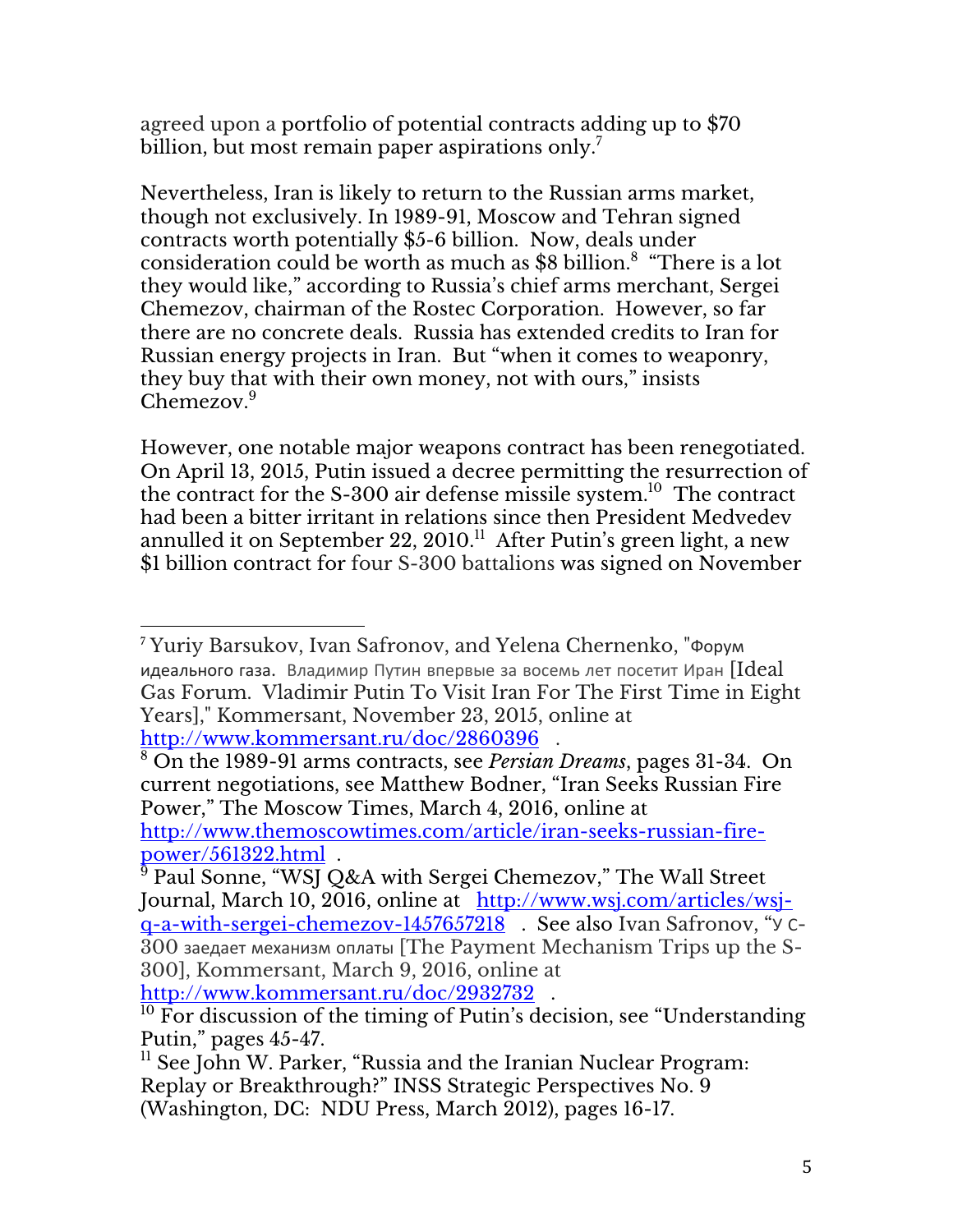9. Half of these are already reportedly in Iran, and delivery of the rest of the systems could be completed by the end of this year.

In other sectors, a \$20 billion oil-for-goods exchange was being widely discussed well over a year ago, as well as an \$8–10 billion electrical energy deal. However, technical and financial barriers have stood in the way. Energy Minister Aleksandr Novak emphasizes that ramping up trade will depend most of all on lifting financial sanctions so that Iran can pay Russia with money and not goods.<sup>12</sup>

At the same time, Russia and Iran will be competitors for European gas and world oil markets. To the extent that Iranian gas can increasingly find its way to Europe, the competition between Russian and Iranian suppliers will advance the U.S. and EU goal of lessening Europe's dependence on Russian gas.

Oil is different, however. Iran's return to world oil markets contributes to the glut Saudi Arabia has created to protect market share by making U.S. shale less profitable and to reduce the "peace bonus" to Iran for agreeing to a nuclear deal to get out of under the nuclear sanctions. To the extent that Iran helps prolong this glut, it is good for U.S. car drivers but bad for the profits of U.S. oil majors, and for the further development of American energy "independence."

On February 16 of this year, Russia, Saudi Arabia, Venezuela, and Qatar announced a tentative agreement to keep oil production at January levels if the rest of OPEC supports the move.<sup>13</sup> The production freeze initiative was an interesting comment on the socalled "Shiite axis" that Russia is allegedly a member of, since Iran and Iraq may not support Russia in this effort to nudge oil prices higher, while the Sunni Saudis, archenemies of Iran, are playing ball with Putin.

http://www.kommersant.ru/doc/2860396

  $^{12}$  "Understanding Putin," pages 44-47; and Yuriy Barsukov, Ivan Safronov, and Yelena Chernenko, "Форум идеального газа. Владимир Путин впервые за восемь лет посетит Иран [Ideal Gas Forum. Vladimir Putin To Visit Iran For The First Time in Eight Years]," Kommersant, November 23, 2015, online at

<sup>&</sup>lt;sup>13</sup> Andrew E. Kramer and Stanley Reed, "Oil Nations Embracing Plan to Lift Low Prices," The New York Times, February 17, 2016.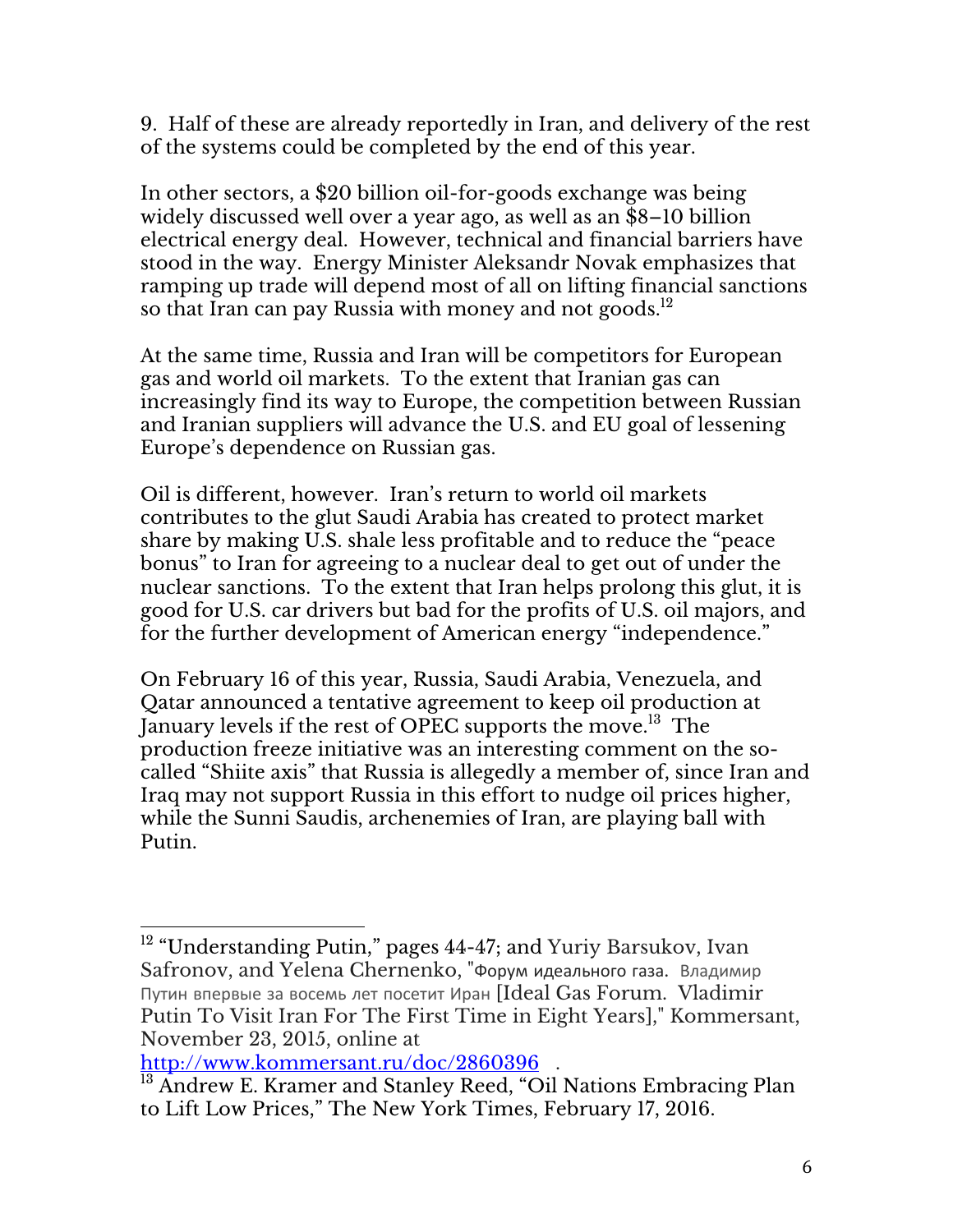Whatever the state of Russia-Iran ties, there will continue to be numerous irritants in U.S.-Iran relations. There will not be a mechanical 'zero sum' dynamic. Iranian human rights violations that trouble American public opinion will continue. Iran's Islamic Revolutionary Guards Corps, or IRGC, is still running the show on trouble-some missile tests and much of the action in Syria and Iraq. Supreme Leader Khamenei remains a tough conservative deeply distrustful of the United States, and is trying to shape his own succession. In both Iran and the U.S., the nuclear deal remains politically contentious.

On some regional security issues, however, there could be some potentially favorable outcomes for American allies in the Middle East resulting from the evolving relationships between the U.S., Iran, and Russia. Putin reportedly told Israeli Prime Minister Netanyahu in Moscow on September 21, and Saudi Deputy Crown Prince and Defense Minister Mohammed bin Salman in Sochi on October 11, that if they lent Russia their support in Syria, Russia would in return help them contain Iran in the region. According to this same account, Putin told Netanyahu that an expanded Russian role in Syria could dampen Iranian and Iranian-supported Lebanese Hezbollah Syrian-based operations against Israel. $14$ 

Russia has demonstrated a growing ability to influence the security environment in the Middle East through its arms sales, its willingness to act militarily in Syria, its de facto acquisition for the near future at least of the Hmeimim airbase outside Latakia, and its basing of the S-400 air defense system there. As a result, however, traditional close U.S. allies now increasingly engage more actively with Russia and do not necessarily support U.S. positions even on issues outside the Middle East, such as Ukraine. This behavior has been most startling coming from Israel, but is increasingly true even of Saudi Arabia.

Over the years, Israel has lobbied in Moscow on specific Iranian- and Syrian-connected security issues. The two countries have built a good

 

<sup>&</sup>lt;sup>14</sup> Jay Solomon, "U.S. Eyes Russia-Iran Split in Bid to End Syria Conflict," Wall Street Journal, November 19, 2015, on line at http://www.wsj.com/articles/u-s-eyes-russia-iran-split-in-bid-to-endsyria-conflict-1447895357 . See also Igor Delanoë, "Is a Russia-Saudi Deal on the Horizon?" The Moscow Times, October 12, 2015, online at http://www.themoscowtimes.com/opinion/article/is-a-russia-saudideal-on-the-horizon/538674.html .